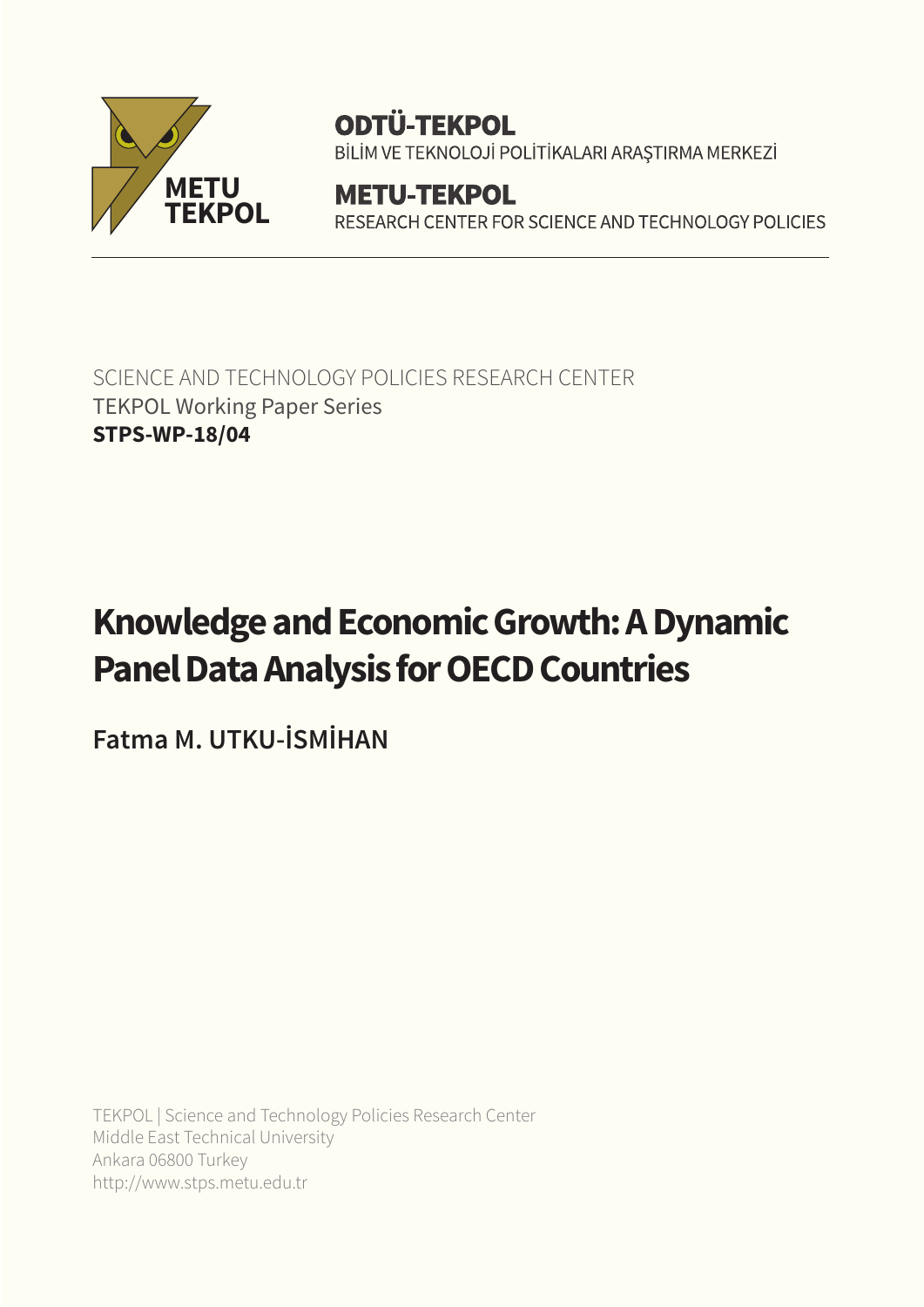# **KNOWLEDGE AND ECONOMIC GROWTH: A DYNAMIC PANEL DATA ANALYSIS FOR OECD COUNTRIES**

# Fatma M. UTKU-İSMİHAN<sup>1</sup>

Department of Economics, METU and Ministry of Agriculture and Forestry

### **Abstract**

This paper aims to investigate the role of knowledge in the economic growth convergence of the OECD member countries during the 1995-2011 period, by utilizing production function approach. In our augmented production function framework, in addition to human capital, we consider other important channels of knowledge (R&D, trade and ICTs) to understand how knowledge contributes to the growth performance and growth convergence of the OECD countries. Furthermore, in contrast to most of the existing studies which used traditional panel data analysis, this study utilizes the dynamic panel data techniques. This approach enables us to utilize the long-run information in the data and hence gives us the possibility to analyze the impact of knowledge indicators on economic growth by focusing on equilibrium relations over longer time horizon. The empirical results suggest a positive impact of knowledge indicators on the economic growth performances of OECD countries and that there is convergence to a common long-run equilibrium in OECD.

**Keywords:** economic growth, knowledge, productivity, OECD and pooled mean group analysis.

**JEL Classification:** O11, O33, O40, O47, O50

#### **1. Introduction**

For a long time the neoclassical economists led by Robert Solow argued that technological improvements were freely available to poor countries and their economies would eventually converge to the per capita income levels of the rich countries (Solow 1956). However, rather than converging the gap between the rich and poor countries persistently increased (see

<sup>&</sup>lt;sup>1</sup> Middle East Technical University, Üniversiteler Mah. Dumlupınar Blv. No:1, 06800 Çankaya, Ankara, Turkey, email: fismihan@metu.edu.tr; fmutku@yahoo.com.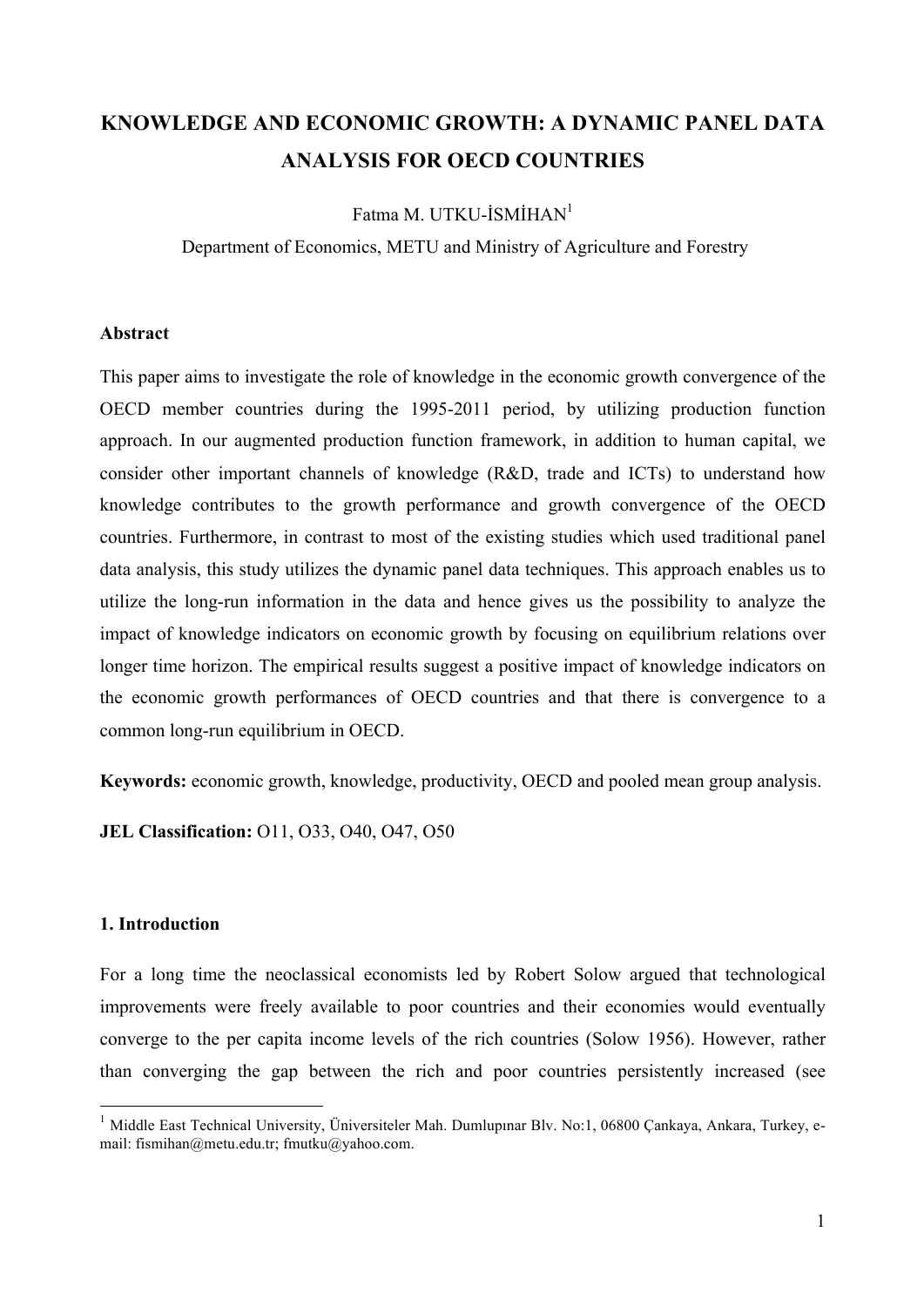Acemoglu (2008) for more detail). Later, studies based on endogenous (new) growth models emphasized the importance of knowledge diffusion channels, such as human capital, research and development (R&D) and information and communication technologies (ICTs), in improving the technological capabilities of countries and hence their economic growth performance.

In this paper following Bosworth and Collins (2003) among others we utilize a production function with a skill adjusted labor input (human capital) and in line with Griliches (1979) and Eberhardt et al. (2013), we also include the other knowledge variables (e.g. R&D, ICTs and trade) as shift factors in the production function without affecting the returns to inputs. Moreover, we utilized dynamic panel data, i.e. pooled mean group (PMG) analysis of Pesaran and Smith (1995). PMG provided us the possibility of utilizing long-run information in the data by focusing on the equilibrium relations.

The following section presents an overview of the OECD economy during the 1995-2011 period followed by section 3 which presents our augmented production function model. Section 4 provides the empirical results and the final section provides the concluding remarks.

# **2. An Overview of the OECD Economy during the 1995-2011 Period**

OECD was established on 14 December 1960 by 20 countries which signed the convention on the Organisation for Economic Co-operation and Development. The aim of OECD is to promote policies aiming economic and social well being in the world. Since its establishment 14 countries have joined the OECD.<sup>2</sup>

Majority of the OECD members are high income countries that are the leading actors in the global economy. This can be also observed from Figure 1 which presents the time plot of the growth rate of OECD countries for 1995-2011 period.

 $\frac{1}{2}$ <sup>2</sup>The OECD member countries are Australia, Austria, Belgium, Canada, Chile, Czech Repubic, Denmark, Estonia, Finland, France, Germany, Greece, Hungary, Iceland, Ireland, Israel, Italy, Japan, Korea, Luxembourg, Mexico, Netherlands, New Zealand, Norway, Poland, Portugal, Slovak Republic, Slovenia, Spain, Sweden, Switzerland, Turkey, United Kingdom and United States of America.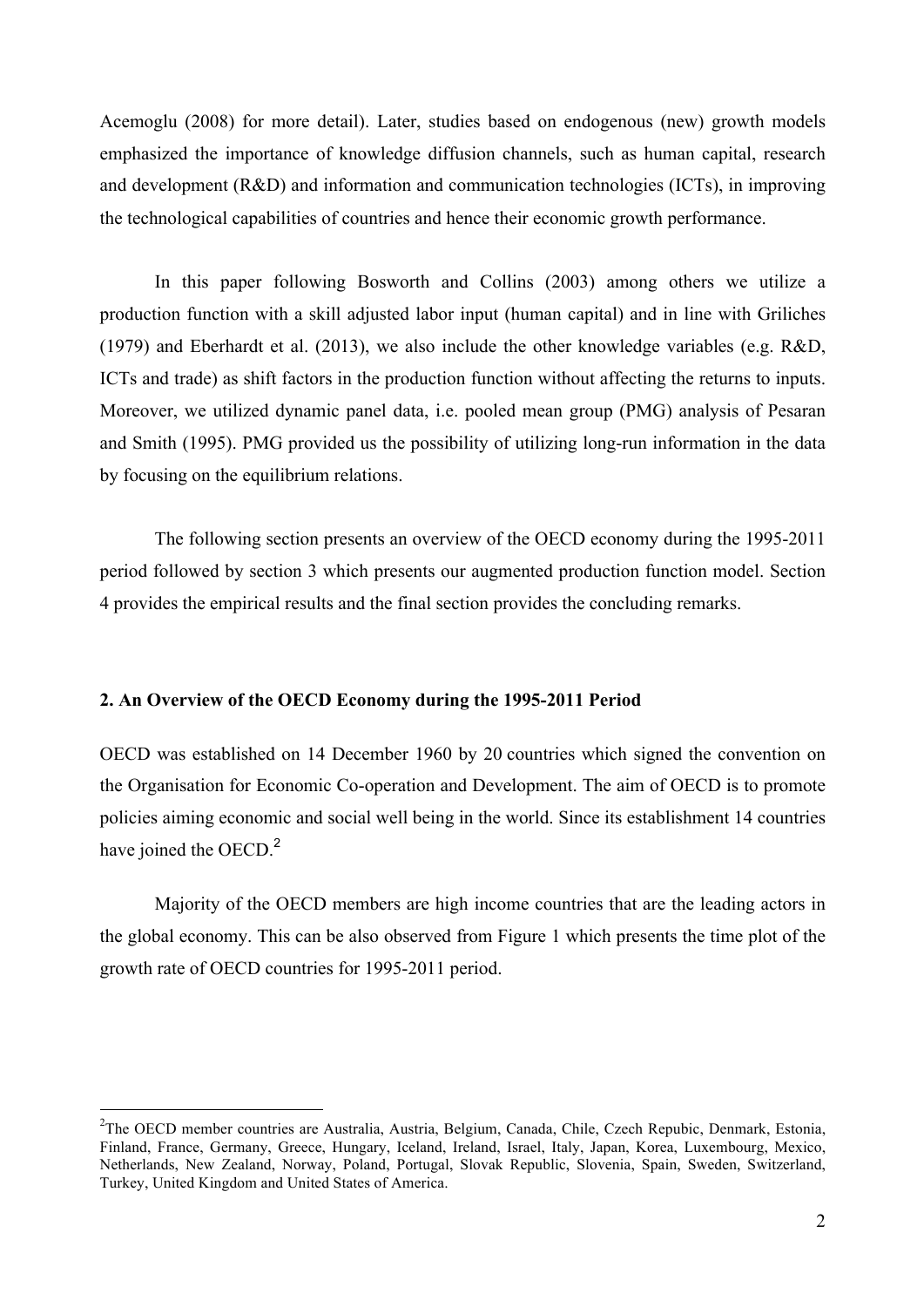

**Figure 1. Growth Rate in OECD (% Change in Real GDP)<sup>3</sup>**

During the early years of the new millennium there has been serious decline in the economic activity of the high income countries (mainly due to 9/11), especially the European Union members and the USA. However, as can be seen from Figure 1 the major crisis during the 1995-2011 period occurred in 2008-2009. The global financial crisis of 2008-2009 was triggered by the mortgage crisis in the USA. The annual GDP growth rate in OECD dropped severely from an average of around 3% during 1995-2007 period to -4% (2009). However a year later from the crisis (2010) the annual GDP growth rate once again reached to 2%.

The improvements in transportation and communication technologies (as well as decrease in their costs) along with special agreements among some countries (such as increasing regional economic integrations, free trade agreements and so on) that shaped the current global structure have all contributed to the increase in the volume of trade in the world and even more so for OECD countries. As can be seen from Figure 2 the share of trade (export plus import) in GDP has increased from 73% (1995) to approximately 100% (2011) during the 1995-2011 period albeit temporary falls during the turbulent times.

<sup>&</sup>lt;sup>3</sup> Computed by using WDI data.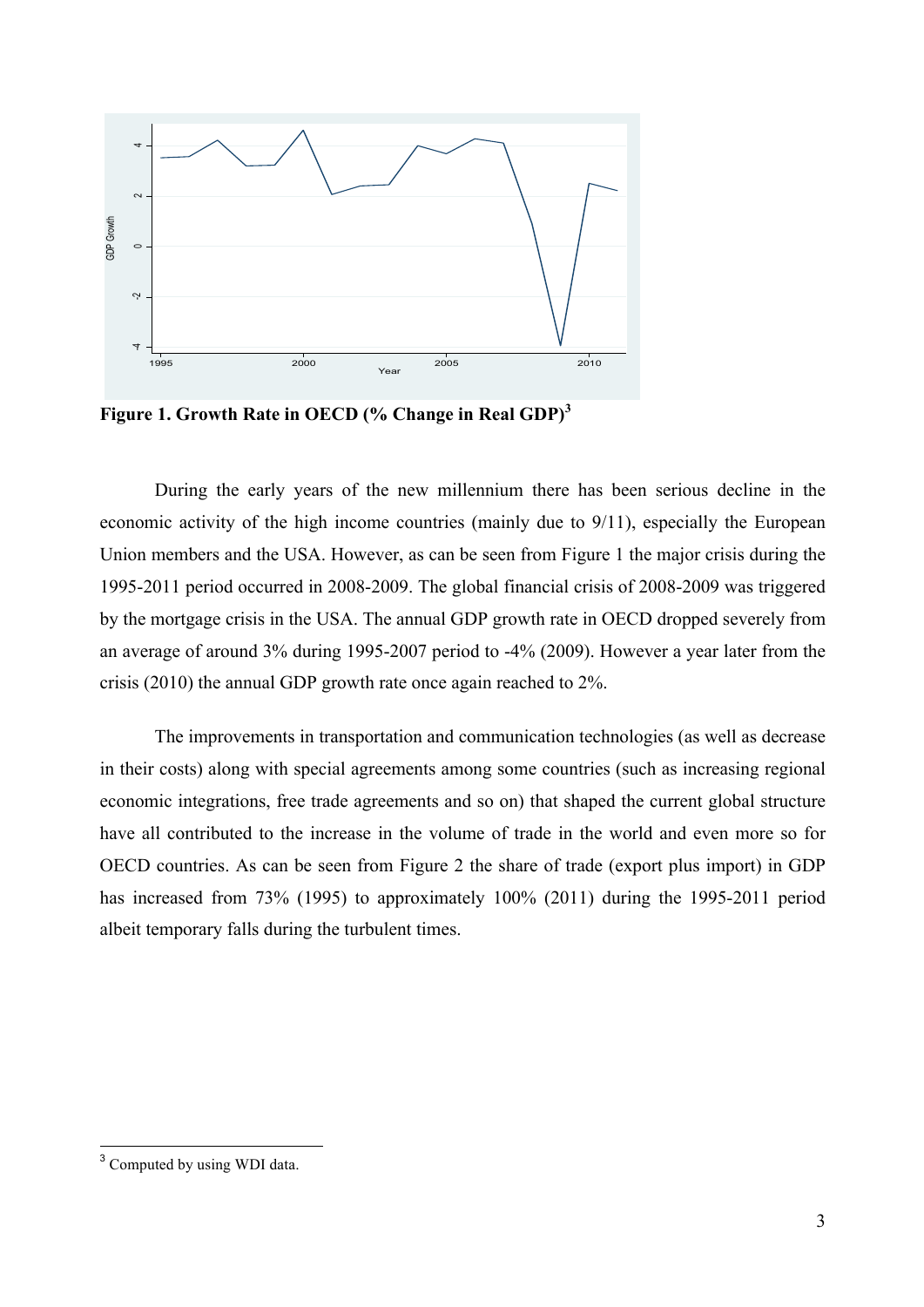

**Figure 2. OECD Trade (% of GDP)<sup>4</sup>**

Research and development (R&D) is considered to be one of the key determinants of economic growth. In order to increase their competitiveness, all countries including the high income and middle high income countries are increasing their expenditures on R&D. Figure 3 provides the share of R&D expenditure in GDP for OECD. The R&D expenditure to GDP ratio in OECD has increased from 1.5% (1995) to 2.06% (2011) (see Figure 3). However, the R&D expenditure to GDP ratio in OECD countries is between 1% and 4%. For instance, Israel with average R&D to GDP ratio of approximately 4% during the 1996-2011 period is the leading country followed by Sweden, Finland and South Korea with a R&D to GDP ratio above 3.5%.



**Figure 3. R&D Expenditure (% of GDP) in OECD**<sup>5</sup>

<sup>4</sup> Computed by using WDI data.

<sup>&</sup>lt;sup>5</sup> Computed by using WDI data.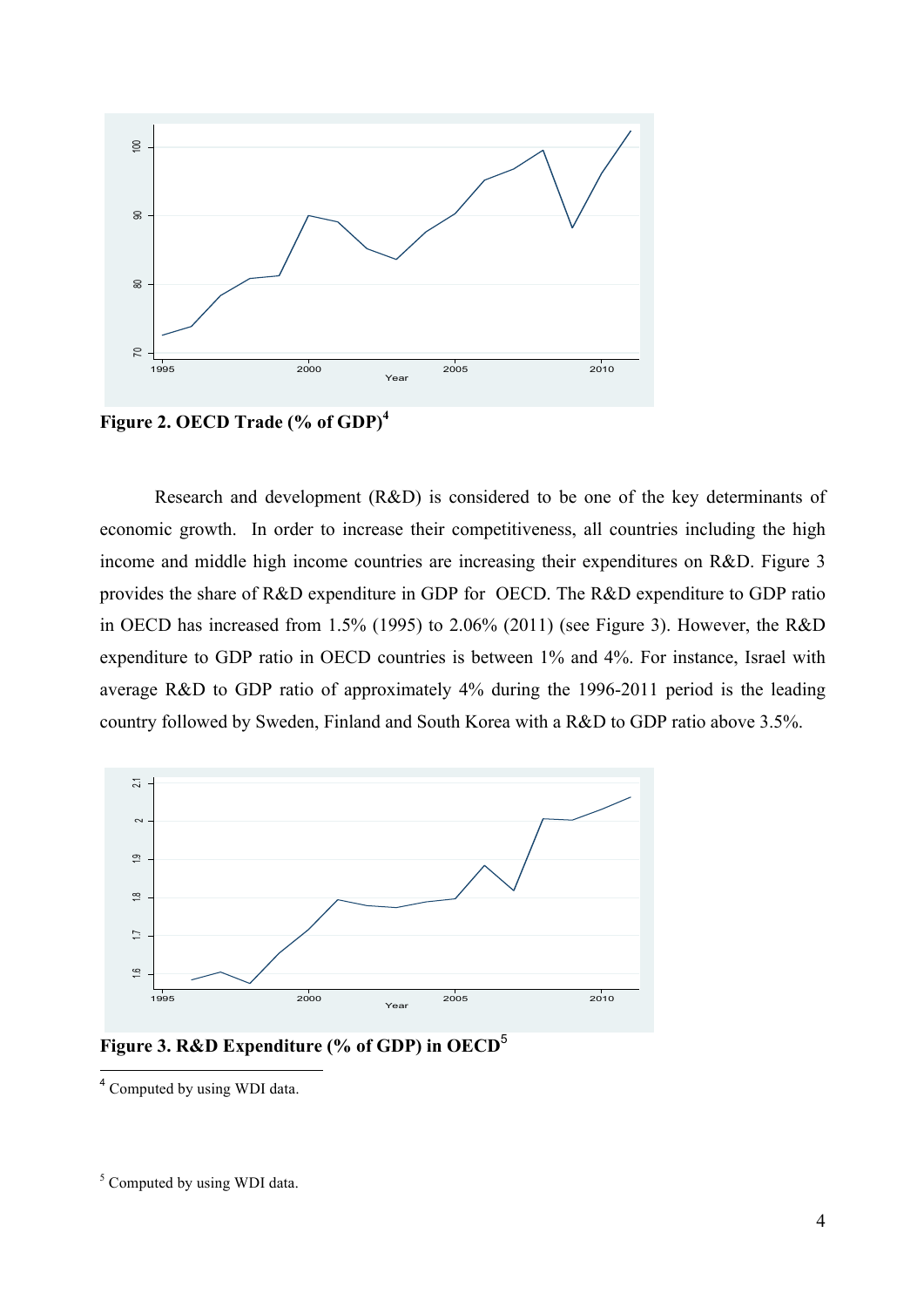When we analyze the human capital we see that the index of human capital per person<sup>6</sup> has been steadily increasing in OECD (see Figure 4).

The improvements in the information and communication technologies (ICTs) during the late 20<sup>th</sup> and 21<sup>st</sup> century have changed and shaped the current world structure. Communication and information are the essentials of daily life in the current century. Never in the history of mankind has there been so much information available to everyone in the world, at virtually zero cost, once the necessary infrastructure to use ICTs has been built.



**Figure 4. Human Capital in OECD7**

The internet technology, initially developed for military communication, started to be used widely during the late 1990s. The speed of increase in the internet users has been quite significant during the last 15 years. As can be seen from Figure 5 the internet users in OECD

<sup>&</sup>lt;sup>6</sup> The index of human capital per person is usually measured by using the Mincerian approach; in which human capital is calculated as a function of average years of schooling and returns to education. Following the literature in PWT 8, data on average years of schooling (Barro and Lee, 2012) and returns to education (Psacharopoulos, 1994) has been combined within a Mincerian approach to calculate the index of human capital per person (Inklair and Timmer, 2013:37).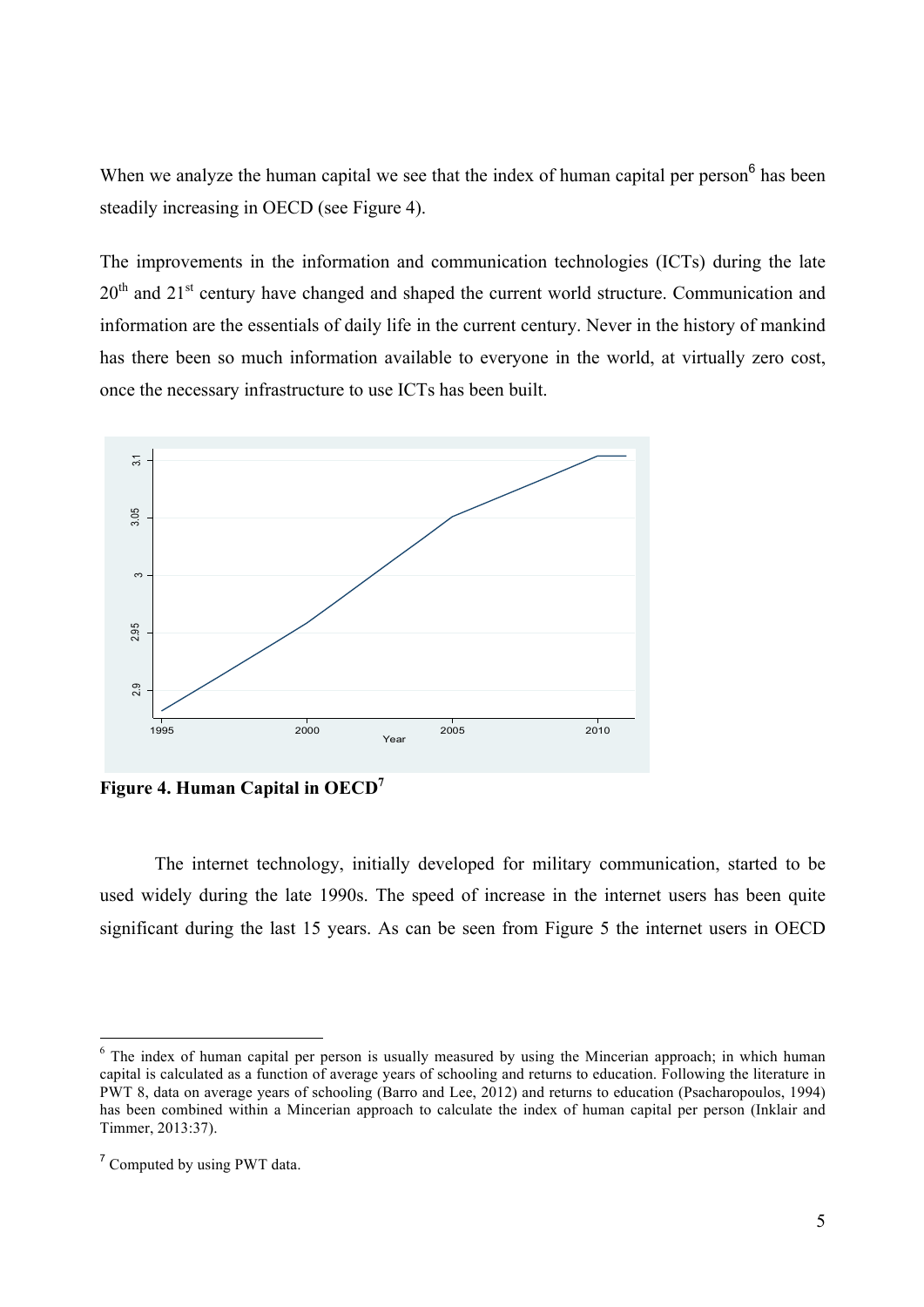have increased from 2.9 per 100 persons (1995) to 75.5 per 100 persons (2011). Usage of internet is fundamentally high in OECD countries compared to the rest of the world.<sup>8</sup>



**Figure 5. Internet Users (Per 100 People) in OECD9**

In the following section we provide an overview of the augmented production function.

## **2. The Augmented Production Function Model**

In the Solow growth model capital and labor are considered as the only factors of production, exogenous factors, i.e. technology and population growth, determine the growth performance of a country and time is the only variable that affects the level of productivity. That is,

 $Y = A(t) F(K, L)$  (1) where Y is the level of aggregate output, K is the level of the capital stock, L is the size of the labor force, A is total

factor productivity and t is time.

<sup>&</sup>lt;sup>8</sup> For example, the internet users in the world have increased from 0.04 per 100 persons (1995) to 32 per 100 persons (2011).

<sup>&</sup>lt;sup>9</sup> Computed by using WDI data.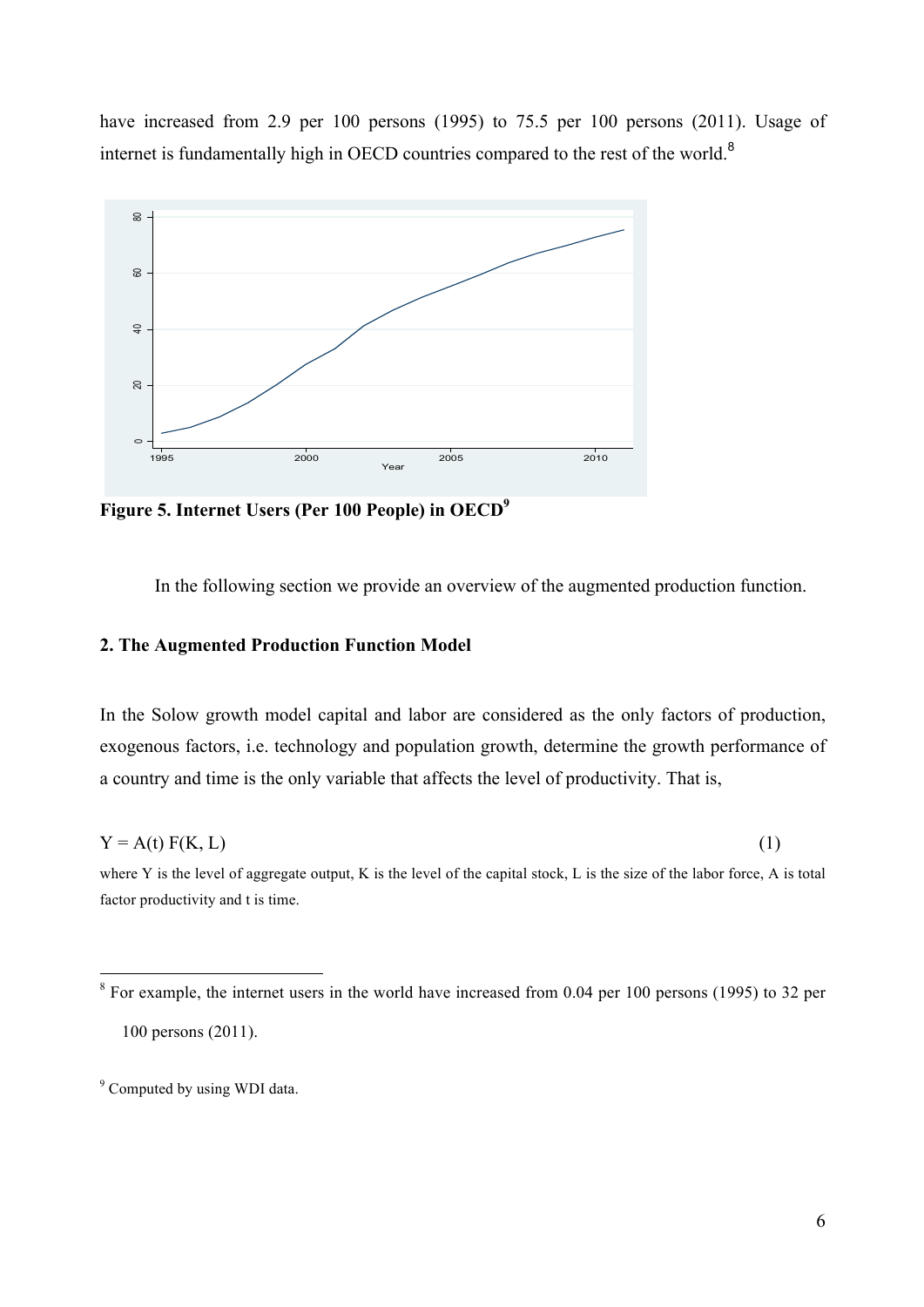This simple growth model has become the staple of economic growth literature and has become the starting/derivation point of majority of studies in the economic growth literature. That is, researchers use this simple production function framework as a building block to present their arguments and thesis and this study is no exception to this trend.

The most strongly criticised aspects of the Solow model is its "optimistic" prediction about the high speed potential (or ability) of the lagging countries to catch-up with the more advanced countries. As time passed with the exception of few Asian countries unfortunately the gap between per capita income levels of the lagging and leading countries in the world increased. Some researchers considered education (for example, Nelson and Phelps (1966), Romer (1986) and Lucas (1986)) –more broadly, human capital– that determined the ability of the following countries to catch-up with the leading countries.

From late 20th onwards, the technologies that had been used in the production process required strong knowledge capital. Without any doubt the essence of knowledge accumulation is human capital.  $10$  But as country cases were analysed it was evident that several other factors such as R&D stock, ICTs and international trade appeared to be other factors that played important role in the capability of countries to accumulate knowledge and thus their economic growth performance.

In our model, following Bosworth and Collins (2003), Senhadji (2000) and Inklaar and Timmer (2013) human capital enters the model as input along with capital in the production function. Thus, it captures the role of human capital accumulation in the growth process (Lucas, 1988) as follows,

$$
Y = AK^{\alpha}H^{\beta}
$$
 (2)

where Y is output. A is total factor productivity, K is capital stock and H is human capital and it is also called adjusted labor input (H=hL, where h is human capital per labor and L is total employment).

As we have indicated previously we include R&D, ICTs and trade as shift factors into our model. Many studies consider R&D as an important determinant of innovation and promoter of technology transfer.<sup>11</sup> But the uncertainty and ambiguity that R&D entails in its nature raises question marks about its impact on economic growth performance or productivity. For example,

<sup>&</sup>lt;sup>10</sup> Romer (1986) and Lucas (1986) as the pivotal studies in this area.<br><sup>11</sup> See, for example, Griliches and Lichtenberg (1984), Griliches (1992) and Aghion and Howitt (1992) on R&D as the determinant of innovation and Geroski (2000) and Griffith et al. (2000) for R&D and absorptive capacity.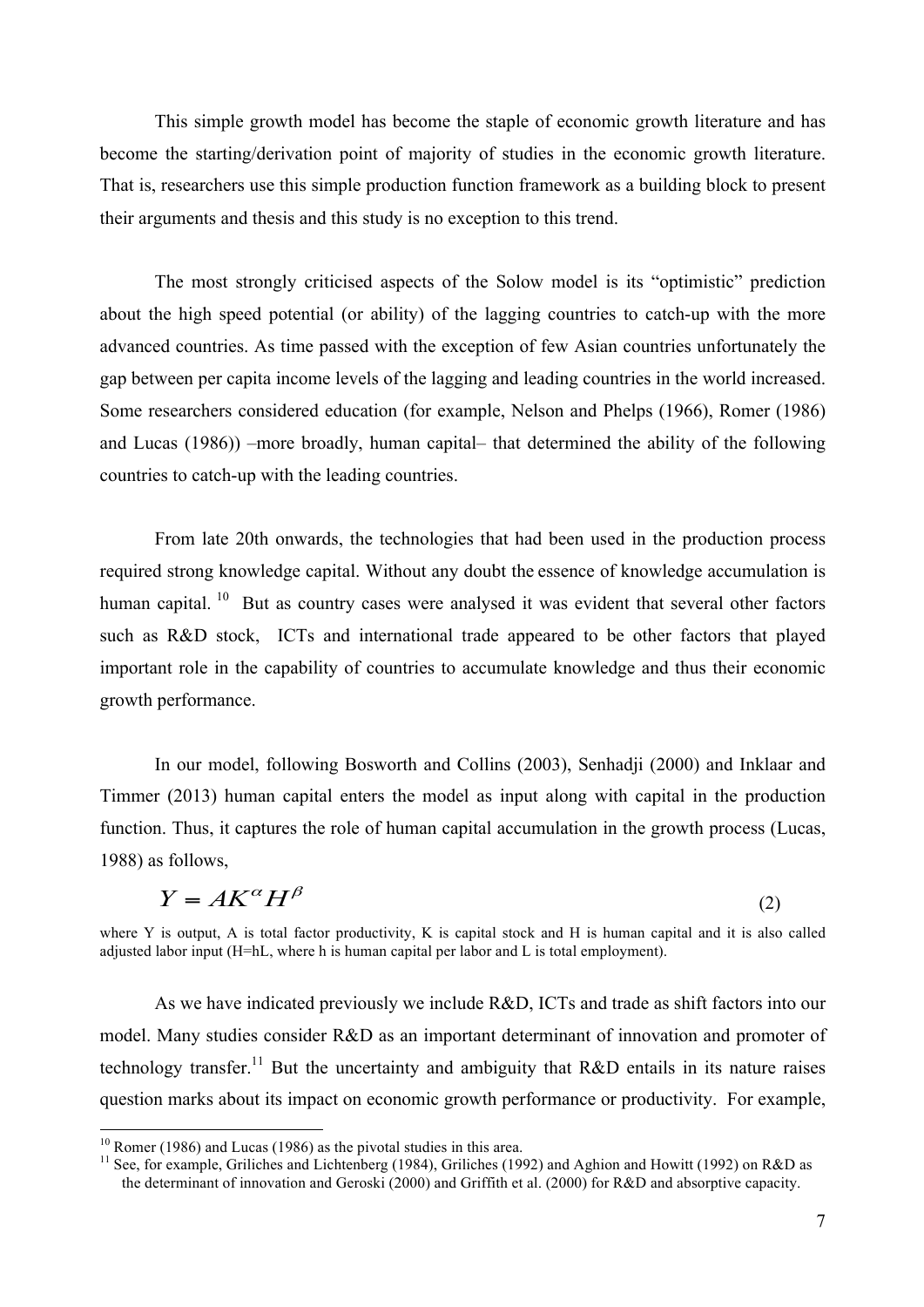while Coe and Helpman (1995) found that R&D had significant positive impact on TFP Cozzi and Giordani (2011) found that R&D had significant negative impact on TFP. The improvements in ICTs have not only contributed to productivity performances of countries but have also shaped the current global world structure that we are living in. But studies on the impact of ICTs demonstrated ambiguities which generally pointed to the importance of ICTs related infrastructure.<sup>12</sup> In terms of trade, as argued by Coe et al. (1997), trade would have positive externality only if it embodied knowledge that the absorptive capacity of the importing country could digest. So when we integrate these knowledge indicators into our model we obtain the following augmented Cobb Douglas production function,

$$
Y = K^{\alpha} H^{\beta} e^{\theta_0 + \theta_1 R + \theta_2 O + \theta_3 C}
$$
 (3)

where C represents ICTs, R represents R&D, O represents trade,  $e^{\theta_0 + \theta_1 R + \theta_2 O + \theta_3 C}$  is total factor productivity (A) and all variables are defined as earlier.

In our model we included R, C and O as a shift factors in the production function without affecting the returns to inputs and following Bosworth and Collins (2003) and Senhadji (2001) constant returns to scale assumption  $(\alpha + \beta = 1)$  is imposed and thus Equation (3) is transformed into per efficient worker form (Y/H and K/H) as follows,

$$
\left(\frac{Y}{H}\right) = \left(\frac{K}{H}\right)^{\alpha} e^{\theta_0 + \theta_1 R + \theta_2 O + \theta_3 C}
$$
\n(4)

where all variables are defined as earlier.

We obtain the following equation by taking the log of Equation (4)

$$
y_{it} = \theta_0 + \theta_1 R_{it} + \theta_2 Q_{it} + \theta_3 C_{it} + \alpha k_{it}
$$
\n
$$
\tag{5}
$$

where y=ln(Y/H),  $ln A_t = \theta_0 + \theta_1 R + \theta_2 O + \theta_3 C$ , k=ln(K/H) and all other variables are as defined earlier.

Thus, we will use Equation (5) as the main theoretical specification of our model in the following section.

 $12$  See, Kenny (2003) for more detail.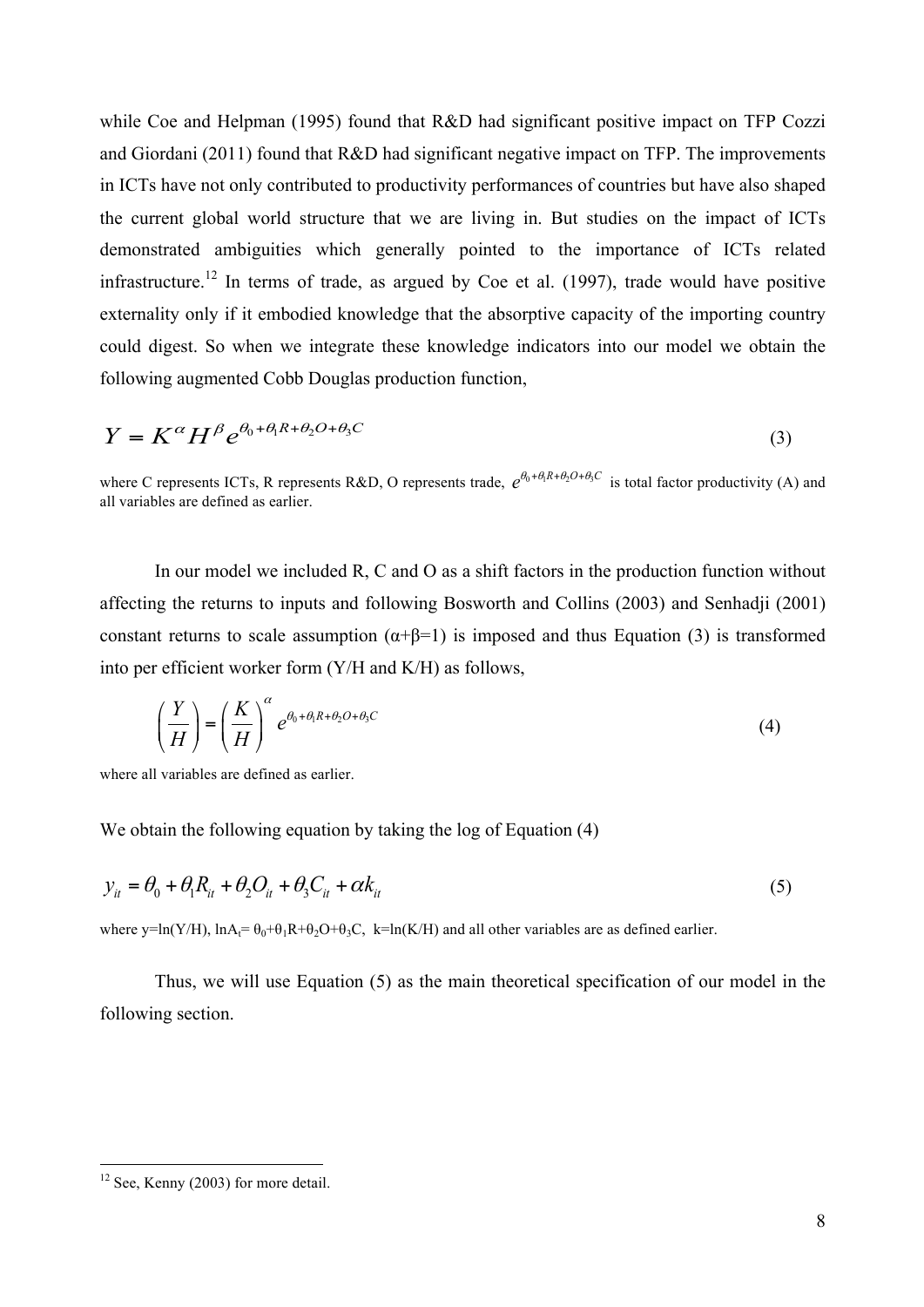#### **3. EMPIRICAL MODEL AND RESULTS**

The most commonly used alternative methods to analyze multi-country estimation that allow for parameter heterogeneity across countries are, in general, mean group (MG), pooled mean group (PMG) and dynamic fixed effects (DFE) model within the domain of dynamic panel data analysis.

In our analysis we have preferred to use the PMG which is in between MG and DFE. Because, PMG will provide us the possibility of having intercepts, short run coefficients and the error correction terms differ across countries, while the long run slope coefficients are restricted to be the same across countries.

We re-state Equation (5) for empirical purpose in stochastic form as follows,

$$
y_{it} = \theta_0 + \theta_1 R_{it} + \theta_2 Q_{it} + \theta_3 C_{it} + \alpha k_{it} + \varepsilon_{it}
$$
\n
$$
\tag{6}
$$

where all the variables are as defined before and ε is the error term.

The above (augmented) log linear production function can be thought as a long-run equilibrium relationship between factor inputs, knowledge variables and output (in per efficient worker form).

Pesaran and Smith (1995) argue that even though the dynamic specification is not common for all countries, in the long run the parameters might be common. In the PMG estimator, only the long run coefficients are same across countries and the short run coefficients vary. For this exact reason, as noted by Eberhardt et al. (2013), the PMG estimators are preferable when we have small set of similar countries (as in the case of OECD) rather than large diverse macro panels. Thus, when we analyze group of countries such as the OECD, by following Pesaran et al. (1999), we could reasonably expect a common long-run equilibrium relationship. That is, we can estimate common long run coefficients for the augmented production function for the OECD countries. Therefore, following Pesaran et al. (1999) we use the following error correction model in our empirical analysis,

$$
\Delta y_{it} = \varphi_{it} + \omega_{it} \Delta k_{it} + \zeta_{it} \Delta R_{it} + \psi_{it} \Delta O_{it} + \varpi_{it} \Delta C_{it}
$$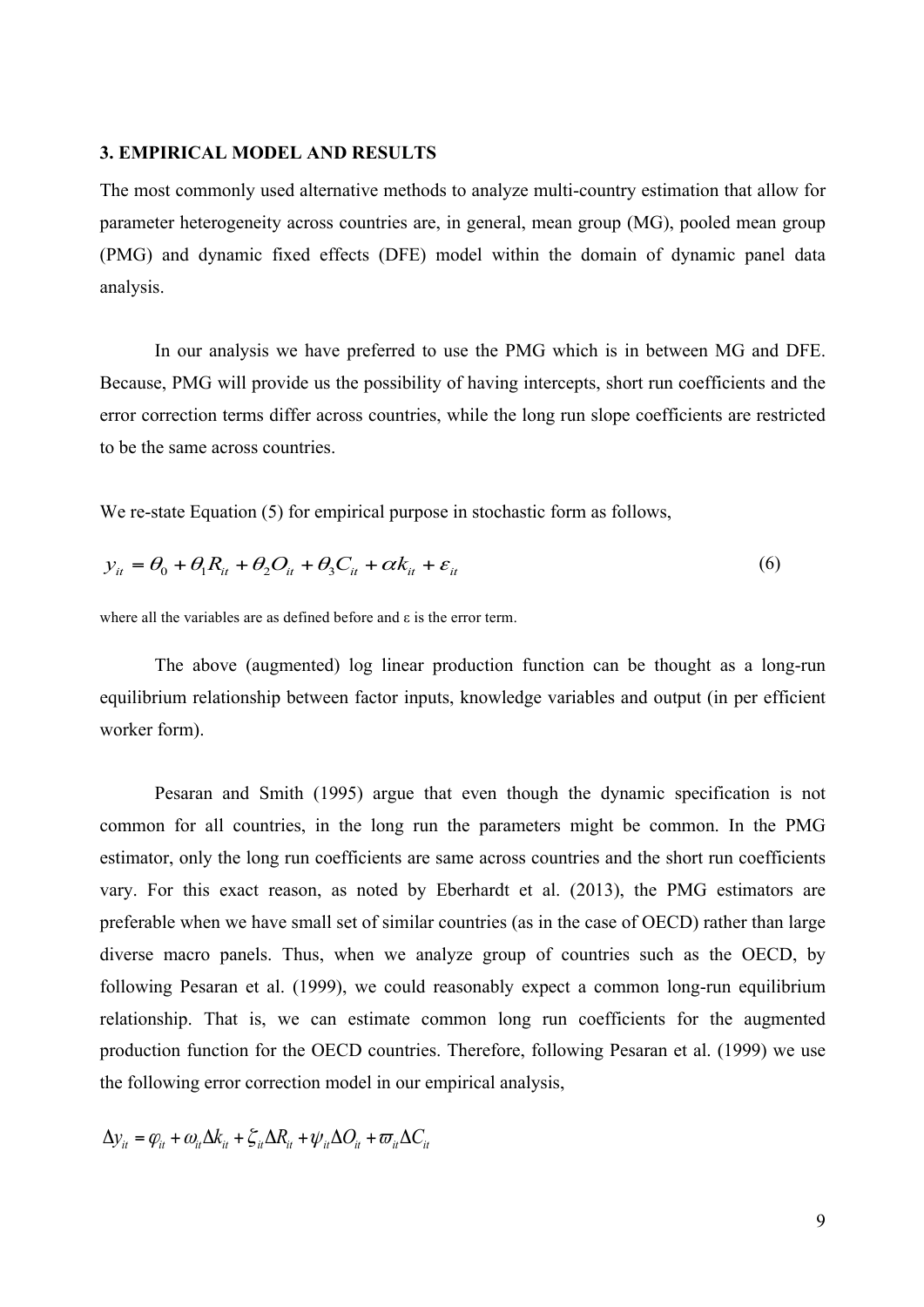$$
+ \lambda_i (y_{it-1} - \theta_0 - \theta_1 R_{it-1} - \theta_2 Q_{it-1} - \theta_3 C_{it-1} - \alpha k_{it-1}) + \varepsilon_{it} \tag{7}
$$

where  $\omega_{it}$ ,  $\zeta_{it}$ ,  $\psi_{it}$  and  $\overline{\omega}_{it}$  are the short run parameters and  $\lambda_i$  is the error correction term. The term in the brackets represents the deviation from the long run relationship in the previous period.<sup>13</sup>

Pesaran et al. (1999) also suggested an alternative group estimator, called mean group (MG) estimator, which estimate the long-run parameters by averaging the corresponding parameters from the individual ARDL models (see Asteriou and Hall, 2011 for more detail). Thus, the alternative pooled estimates for the knowledge production function of OECD countries with no restrictions, Mean Group (MG), and with common long-run effects (PMG) are provided in Table 1. As can be seen from the last column PMG estimates of the production function is in line with theory and statistically significant. However, MG estimates are not consistent with the theory (in terms of signs and/or magnitudes of estimates) and statistically insignificant. The Hausman test statistic also prefers the PMG estimator. That is, the efficient estimator under the null hypothesis (PMG) is not rejected.

The sign and magnitude of the error correction term (-0.36514) of the PMG estimates is statistically significant and confirms our a priori expectation of convergence of growth in OECD. That is, this result implies that the OECD countries, taken together, converge to a common longrun equilibrium represented by the augmented knowledge production function.

According to our results (based on PMG estimates) a 1% increase in capital stock per efficient worker increases output per efficient worker by 0.28%. A 1% increase in R&D stock, ICT and trade increases output per efficient worker about 0.16%, 0.03% and 0.04%, respectively. Thus, these findings imply that among the knowledge variables R&D contributes more to economic growth performances and to the convergence of OECD countries in the long run. Considering that the member countries of OECD are high income and middle high income countries this is not surprising since during the last decade the high income and middle high income countries have been continuously increasing their expenditures on R&D. The R&D expenditure to GDP ratio in OECD has increased from 1.5% (1995) to 2.06% (2011). However,

<sup>&</sup>lt;sup>13</sup> It should be noted that while long run coefficients are same across (OECD) countries short run coefficients are allowed to vary.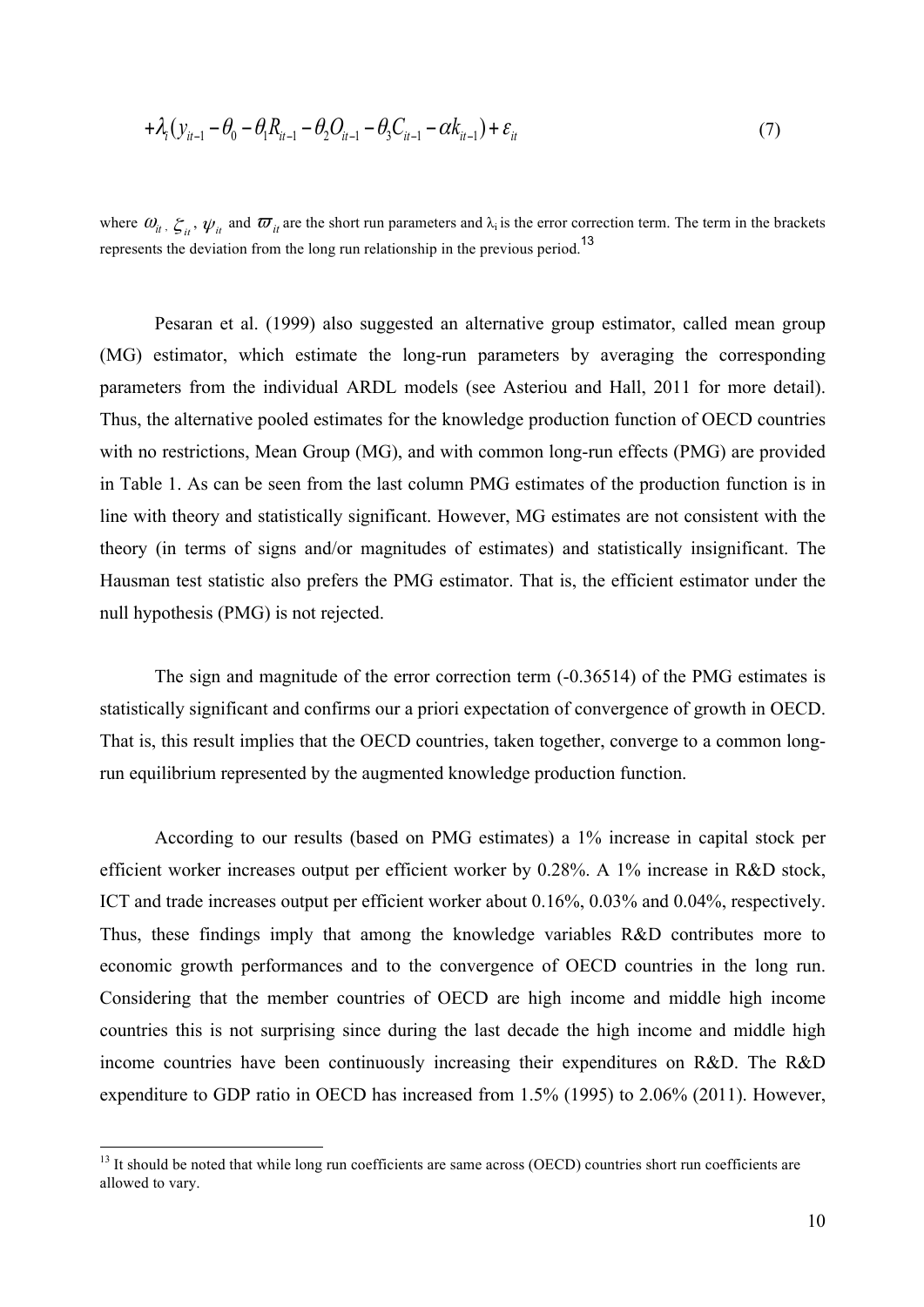the R&D expenditure to GDP ratio for OECD countries varies between 1% and 4%. For instance, Israel with an average of 4% during the 1996-2011 period is the leading country followed by Sweden, Finland and South Korea who have R&D to GDP ratio above 3.5% (World Bank).

| <b>VARIABLES</b>                   | MG                         | <b>PMG</b>   |
|------------------------------------|----------------------------|--------------|
| Capital per efficient worker $(k)$ | 2.06726                    | .27698***    |
| R&D                                | $-0.90317$                 | $.15651***$  |
| <b>ICT</b>                         | .01957                     | $.02796***$  |
| Trade                              | $-19542$                   | $.04446***$  |
| Error correction term              | $-.78879***$               | $-.36514***$ |
| Observations                       | 544                        | 544          |
| Number of code                     | 34                         | 34           |
| Hausman                            | [ $Prob > chi2 = 0.9171$ ] |              |

Table 1. Pooled Estimates of Augmented Production Function

\*\*\* p<0.01, \*\* p<0.05, \* p<0.1

Trade and ICTs both seem to increase the output per efficient worker in OECD. However, the magnitude of the coefficient of trade is comparatively higher for trade. Thus, according to our analysis in the long run trade seem to play more important role than ICTs in the growth performance of OECD.

In sum, the results provided in Table 1 indicates that in the long run, knowledge variables, especially R&D, plays an important role in the economic growth performance of OECD and there is significant convergence among the OECD member countries.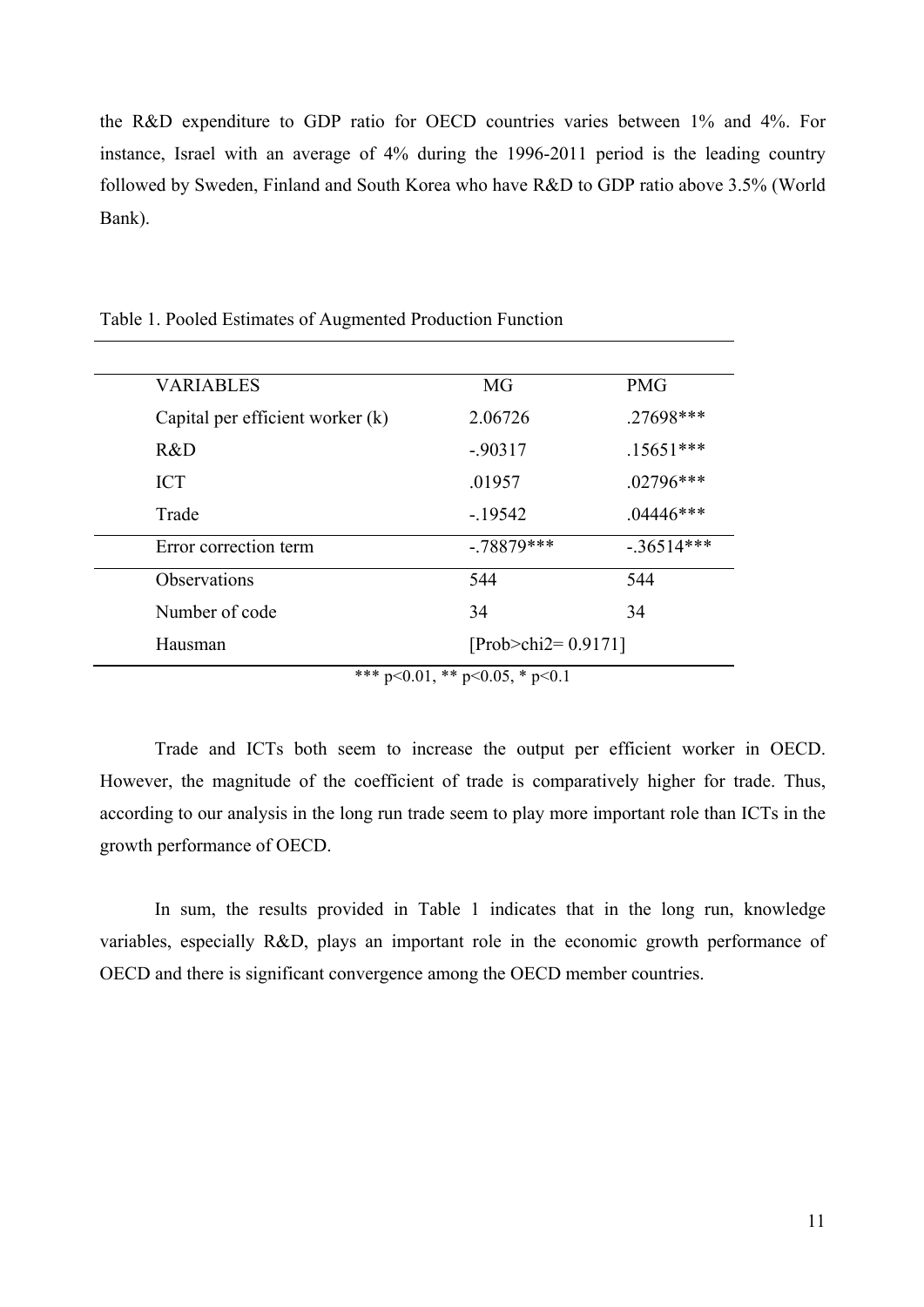### **4. Conclusion**

This paper has attempted to analyse the impact of several knowledge indicators on the growth performance of OECD member countries during the 1995-2011 period. In our model we introduced human capital as an additional input together with capital stock and the knowledge variables as shift factors in the production function. We named this production function as the augmented knowledge production function.

Following, Pesaran et al. (1999) we used mean group estimators such as PMG estimator where only the long run coefficients are same across countries and the short run coefficients are allowed to vary. One advantage of PMG method is that it takes into account the nonstationary that is commonly observed in macroeconomic data. Considering the aim of this study another advantage of this framework is that in this set-up convergence or catch-up efforts can be tested directly, i.e. by testing the significance of the error correction term.

The results of the PMG estimation of our augmented production function were both theoretically and statistically significant. That is, our analysis of 34 OECD countries for 1995- 2011 period indicates that knowledge variables as a whole have positive impact on the economic growth performances of OECD countries and these countries seem to be converging to the common long-run equilibrium represented by the augmented knowledge production function. It is important to note that among these knowledge variables R&D has significantly higher impact on the economic growth performance of OECD which clearly demonstrates the importance attributed to R&D by OECD member countries.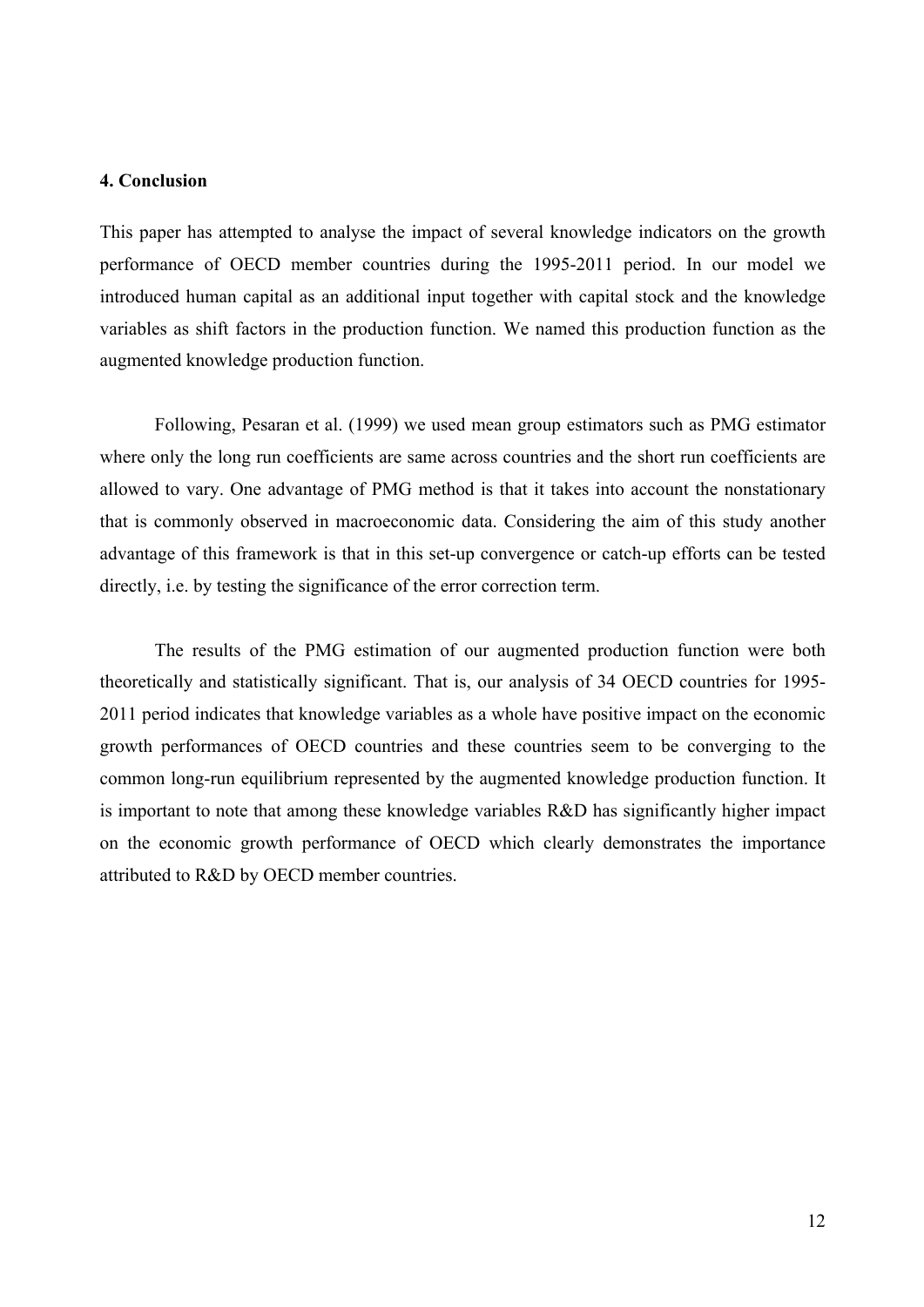#### **REFERENCES**

- Aghion, P. Howitt, P. (1992): A model of growth through creative destruction. *Econometrica*, 60(2): 323–351.
- Asteriou, D. Hall, S. G. (2011): Applied Econometrics 2nd Edition, Macmillan, USA.
- Barro, R. J. Lee, J. W. (2012): A New Data Set of Educational Attainment in the World, 1950– 2010. http://barrolee.com/papers/Barro\_Lee\_Human\_Capital\_Update\_2012April.pdf
- Bosworth B. Collins S. M. (2003): The Empirics of Growth: An Update, Brookings Institution.
- Coe, D. T. E. Helpman (1995): International R&D Spillovers. *European Economic Review*, 39: 859-87.
- Cozzi, G. Giordani, P. (2011): Ambiguity attitude, R&D investments and economic growth. *Journal of Evolutionary Economics*, 21(2): 303-319.
- Eberhardt, M. Helmers, C. Strauss (2013): Do Spillovers Matter When Estimating Private Returns to Trade. *The Review of Economics and Statistics*, 95(2): 436-448.
- Feenstra, R. C. Inklaar, R. Timmer, M. P. (2015): The Next Generation of the Penn World Table. *American Economic Review*, 105(10): 3150–3182.
- Geroski, P.A. (2000): Models of technology diffusion. *Research Policy*, 29: 603–625.
- Griffith, R. Redding, S. Van Reenen, J. (2000): Mapping the two faces of R&D: Productivity growth in a panel of OECD industries. *CEPR Discussion Paper*, 2457.
- Griliches, Z. (1992): The Search for R&D Spillovers. *Scandinavian Journal of Economics*, 94: 29-47.
- Griliches, Z. Lichtenberg, F. (1984): R&D and productivity growth at the industry level: Is there still a relationship. In: Griliches, Z. (Ed.), R&D, Patents and Productivity. NBER and Chicago University Press, Chicago, IL.
- Griliches, Z. (1979): Sibling Models and Data in Economics: Beginnings of a Survey. *Journal of Political Economy*, 87(5): 37-64.
- Inklaar, R. Timmer, M. (2013): Capital, labor and TFP in PWT 8.0. http://www.rug.nl/research/ggdc/data/pwt/v80/capital\_labor\_and\_tfp\_in\_pwt80.pdf.
- Kenny, C. (2003): The Internet and Economic Growth in Less-developed Countries: A Case of Managing Expectations?. *Oxford Development Studies*, 31 (1): 99-113.
- Lucas, R. E. Jr. (1988): On the Mechanics of Economic Development. *Journal of Monetary Economics*, 22: 3-42.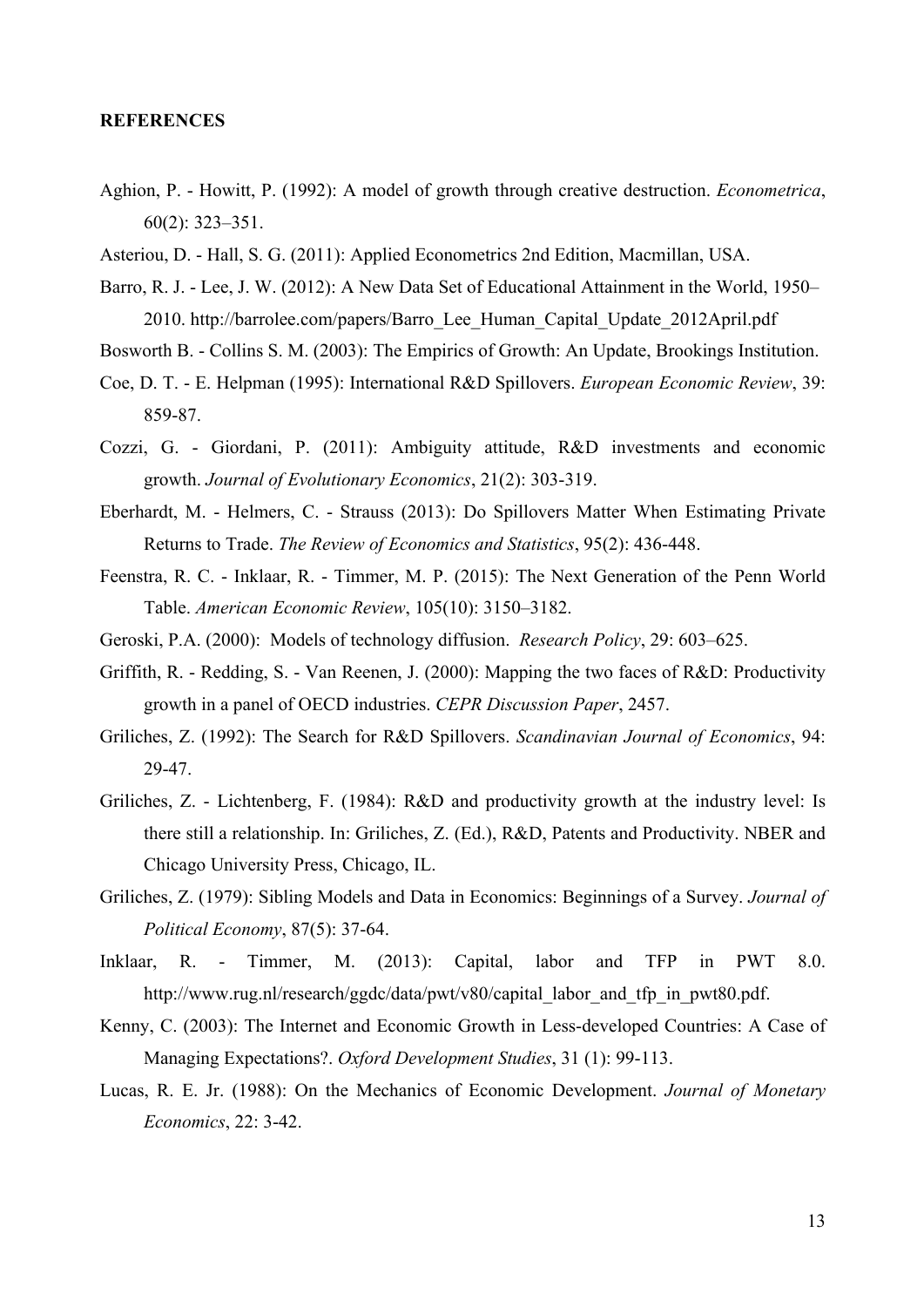- Nelson, R. R. Phelps, E. S. (1966): Investment in Humans, Technological Diffusion and Economic Growth. *American Economic Review*, 56 (2): 69-75.
- OECD (2012): Measuring the Internet Economy: a Contribution to the Research Agenda, OECD, Paris.
- Pesaran, H. Shin, Y. Smith, R. P. (1999): Pooled Mean Group Estimation of Dynamic Heterogeneous Panels. *Journal of the American Statistical Association*, 94(446): 622-634.
- Pesaran, H. Smith, R. P. (1995): Estimation of Long-Run Relationships from Dynamic Heterogeneous Panels. *Journal of Econometrics*, 68: 79-113.
- Romer, P. M. (1986). "Increasing Returns and Long-Run Growth." Journal of Political Economy, 94, 1002-1037.
- Schankerman, M. (1981): The Effects of Double-Counting and Expensing on the Measured Returns to R&D. *The Review of Economics and Statistics*, 63, 454-458.
- Senhadji, A. (2000): Sources of Economic Growth: An Extensive Growth Accounting Exercise. *IMF Staff Papers*, Vol. 47, No. 1.
- Solow, R. M. (1956): A Contribution to the Theory of Economic Growth. *Quarterly Journal of Economics*, 70: 65-94.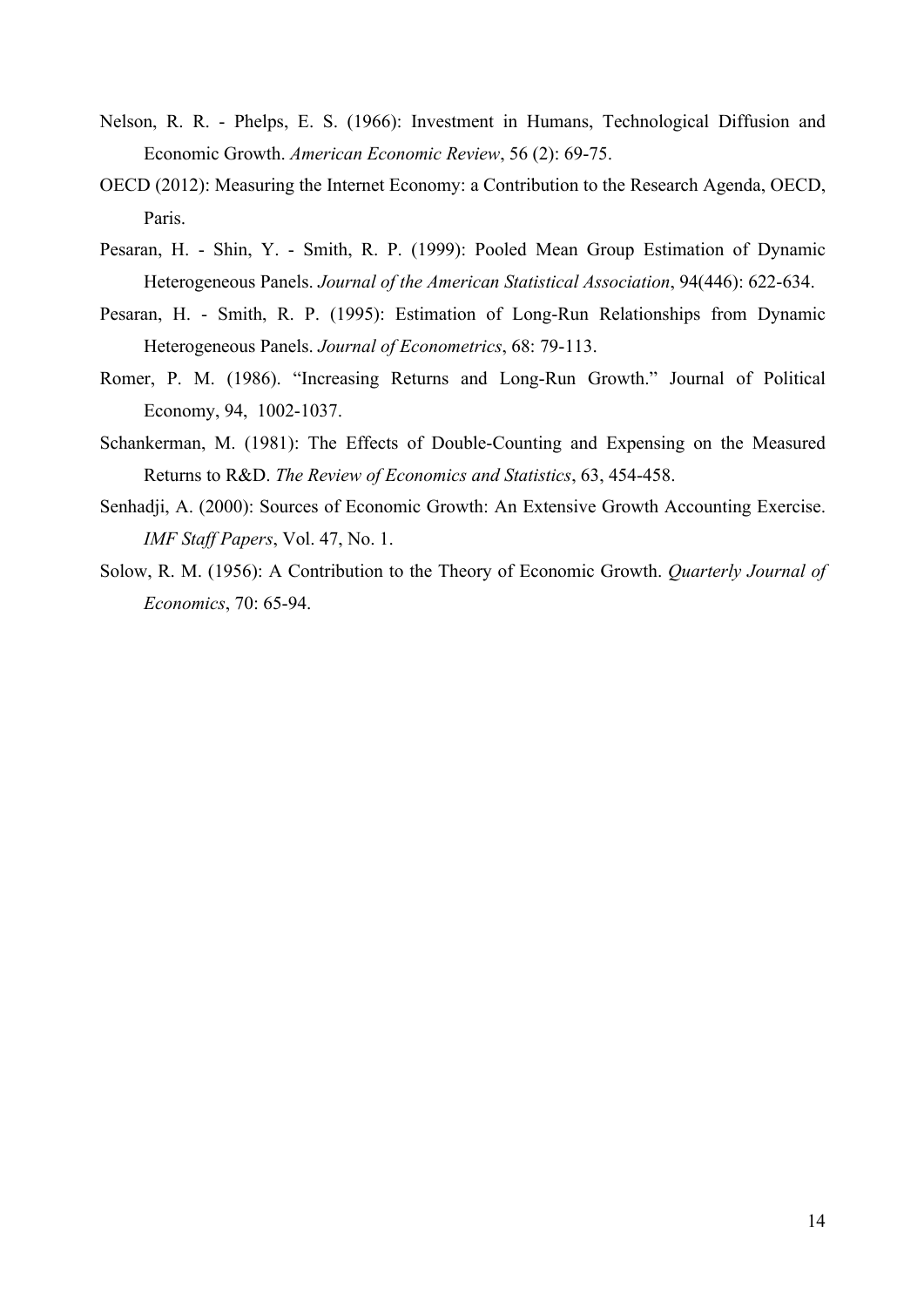#### *Table 1*

#### **APPENDIX**

#### **Data Definitions and Sources**

The variables that are used in the model are output, capital stock, human capital, R&D, trade, and ICTs. While output, capital stock, human capital are obtained from PWT 8, the rest are from the WDI database.<sup>14,15</sup>

*Output (Y)* is the real gross domestic product (GDP) at purchasing power parities (PPPs) (in million 2005 US\$). For international comparison GDP is converted to international dollars using the PPP rates.

*Capital stock (K)* is the real capital stock measured at current PPPs (in million 2005) US\$).

*Human capital (H)* is the human capital adjusted labor input *(H=hL, where h is human* capital, educational attainment, per labor and L is total employment).

*Research and development Stock (R)* is calculated based on the perpetual inventory method following Griliches (1980) (in million 2005 US\$). As underlined by Griliches (1980) and discussed in detail by Schankerman (1981) there are two important measurement problems when we use indicators such as research and development expenditure (% of GDP) as a proxy of R&D in our analysis. First, we face the problem of double counting because the conventional proxies of capital and labor include elements of R&D. For example, R&D workers are included in the labor force and also R&D investment is included in the total capital stock and the "failure to recognize the double-counting of R&D inputs and the expensing of R&D can be framed as an omitted variable problem" (Eberhardt et al. 2013:438). Secondly, in the value added calculation R&D is treated as intermediate expense. Thus, in order to avoid the problem of double counting and mutlicollinearity we have calculated the R&D stock for the OECD countries as follows,

<sup>&</sup>lt;sup>14</sup>The World Development Indicators (WDI) dataset of World Bank and the Penn World Tables (PWT 8) are used in this study.

<sup>&</sup>lt;sup>15</sup> See Feenstra et al. (2015) and Inklair and Timmer (2013) for more detail.